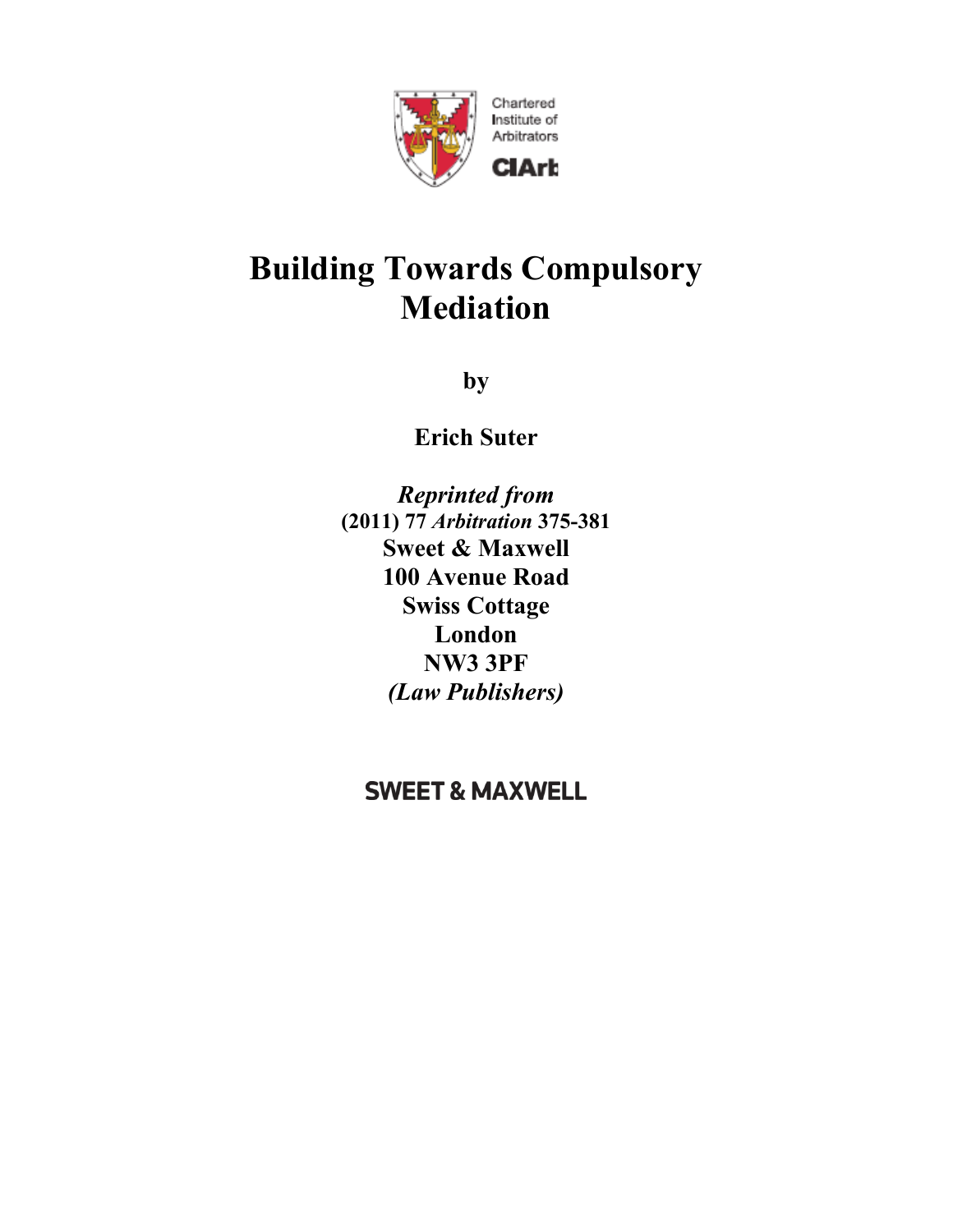# **Building Towards Compulsory Mediation**

#### **Erich Suter**

The Players in *Rolf v De Guerin*<sup>1</sup> are all too familiar. A house owner and a building contractor contracted to carry out work on the house.

# **1. The Background**

The builder, Mr De Guerin, contracted with Mrs Rolf in June 2007 to build a garage and a loft extension on her house. The cost of the garage was £34,000 and the cost of the loft extension was £18,000. The costs were to be paid by way of an initial payment of 25 per cent of the total cost and the remainder was to be paid in weekly instalments: over 10 weeks for the garage; and over 14 weeks for the loft extension.

Inevitably the work did not go smoothly. The judge found that Mrs Rolf's husband, Mr Mislati, was effectively in day-to-day control of the building work. The judge also found that Mr Mislati played "an interfering and aggressive role" in the work, to the point where Mr De Guerin felt he had no practical control over the contract or the work. This, together with Mrs Rolf's ceasing to make the weekly payments, which he took as the "final straw", led Mr De Guerin to treat his contract as repudiated. He accepted the repudiation by walking off site at some time around August 20, 2007. By this time the garage had three walls and only needed the roof and the door. As for the loft, all that had been done was that a flight of steps up to where it would be had been built. By the time the work finished Mrs Rolf had paid £28,750 to Mr De Guerin plus some money for supplies. The majority, if not all, of these payments were found to be allocated to the work on the garage.

# **2. The Claim and Offers to Negotiate and Mediate**

After Mr De Guerin walked off the job Mrs Rolf engaged another builder to finish the garage at a cost of £20,000. Mrs Rolf brought a claim against Mr De Guerin in July 2008 for £50,000. Mrs Rolf completed the claim form herself and gave no particulars of the sums being claimed. In February 2009 Mrs Rolf wrote to Mr De Guerin's solicitors suggesting that:

"… before we employ an expert to provide a full report relating to the claim, and before we employ a solicitor to handle the remainder of the case I am prepared to consider a settlement in order to avoid further expense on both sides".

Mr De Guerin's solicitors wrote back saying that whilst they commended Mrs Rolf's willingness to consider settlement, they could not advise their client until full particulars of Mrs Rolf's claim had been supplied. Mrs Rolf duly particularised her claim, which amounted to some £92,600. Having particularised her claim to Mr De Guerin's solicitors Mrs Rolf went on to say "therefore I am considering raising the amount claimed from the original £50,000".

Mrs Rolf again wrote to Mr De Guerin's solicitors in early April 2009 asking for them to discuss settlement with her. She asked that they enter into discussions within a week on pain of her putting the matter into the hands of solicitors. There was no response. Mrs Rolf engaged solicitors, who settled revised particulars of loss. These revised particulars reduced the claim to  $\text{\textsterling}44.435.45$ . Although these particulars of loss were "not very coherent"<sup>2</sup> nonetheless they had the effect of reducing the amount claimed substantially.

<sup>1</sup> *Rolf v De Guerin* [2011] EWCA Civ 78; [2011] C.P. Rep. 24.

<sup>2</sup> *Rolf v De Guerin* [2011] EWCA Civ 78 at [17].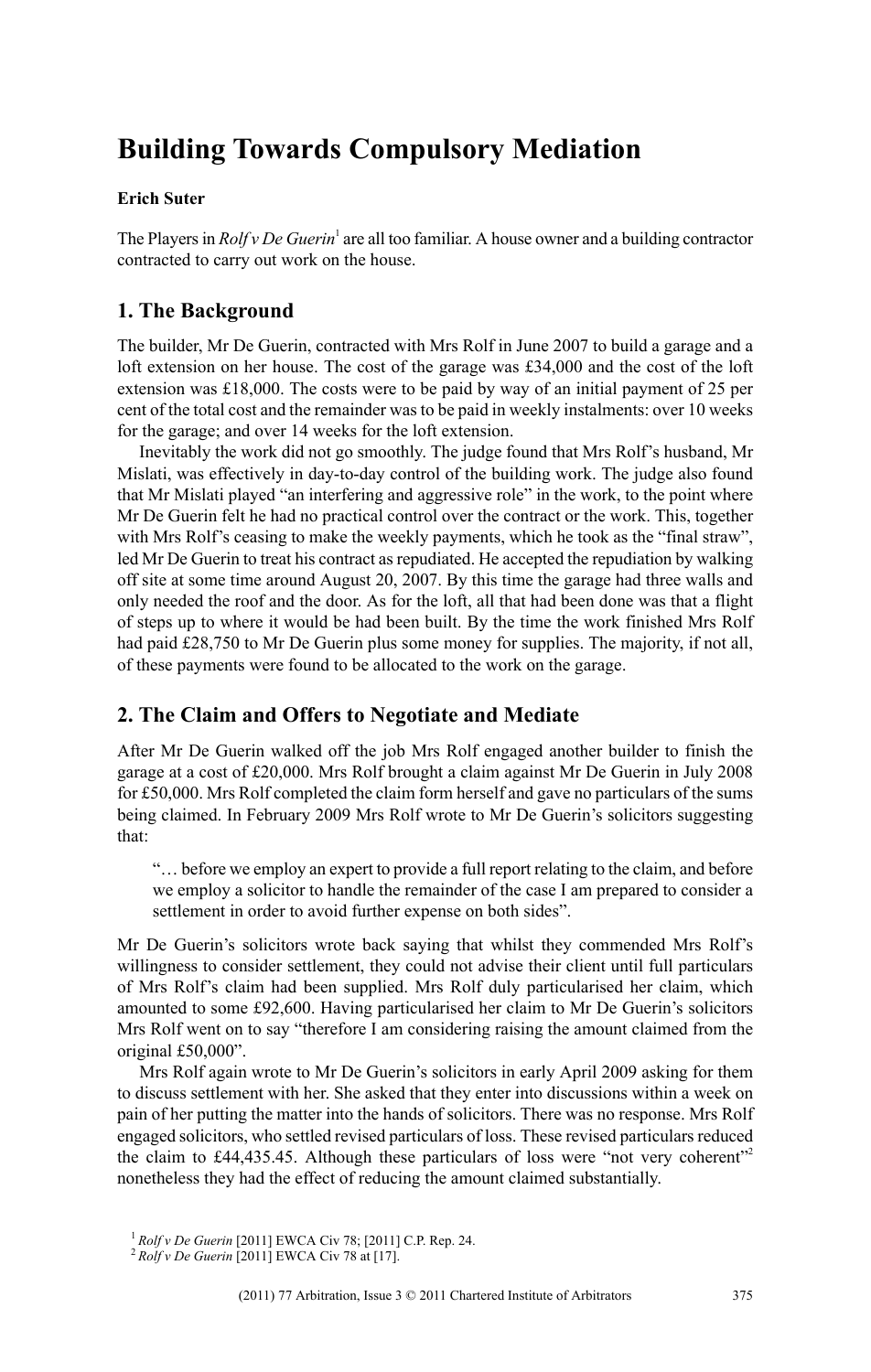In June 2009 Mr De Guerin's solicitors entered a revised defence. First it was argued that there were two contracts, one for the garage and one for the loft extension, and that neither contract had been with Mr De Guerin, himself, but with Greyfox—his company. Mr De Guerin claimed that both contracts had been terminated by Mrs Rolf's repudiatory breach of contract in stopping the interim payments. Mr De Guerin's solicitors rejected Mrs Rolf's expert report on the basis that it was based on what Mr Mislati had told the expert of the state of the garage after Mr De Guerin's work stopped. (By the time the expert saw the garage the work on it had been finished.) There was no counterclaim.

On June 24, 2009 Mrs Rolf's solicitors wrote to Mr De Guerin's solicitors making a Pt 36 offer to settle her claim for £14,000 plus reasonable costs. The offer was open for acceptance for 21 days and was available to either Mr De Guerin or Greyfox. That offer received no response. Mrs Rolf's solicitors wrote again on July 29 saying:

"We look forward to receiving your client's response to our client's offer of settlement, and offer of mediation or round table meeting with a view to resolving this dispute."

This made it clear that the Pt 36 offer, and the offer of mediation, etc. were still on the table $^3$ 

On October 1 Mrs Rolf'ssolicitors again chased the Pt 36 offer and her offer of mediation. There was no response.

The trial was fixed for January 11, 2010. On Tuesday January 5, out of the blue, Mr De Guerin's solicitors made an offer to settle the claim for £14,000 plus Mrs Rolf's reasonable costs payable in monthly instalments over 36 months. Mr De Guerin's solicitors added that Mr De Guerin was in financial difficulties and had entered into an arrangement with his creditors such that he was paying off £27,700 at a rate of £125 per month.

"It must follow [Rix L.J. held] that his offer to settle at £14,000 plus costs over 3 years was, at the very least, totally unrealistic."<sup>4</sup>

Even so, it appears that Mrs Rolf would have accepted this offer, if Mr De Guerin had been prepared to give a charge over his home for the amount. He declined, saying his wife was not willing to agree to a charge. The case went to trial, and Mrs Rolf was awarded £2,500 in damages. The judge made no order for costs up to June 24, 2009—which was the date of Mrs Rolf's Pt 36 offer—but then awarded costs in favour of Mr De Guerin from a period of three weeks after June 24, 2009.<sup>5</sup>

#### **3. The Part 36 Issue**

Prior to April 6, 2007, Pt 36 of the Civil Procedure Rules (CPR) required that if the costs consequences of Pt 36 were to follow in the case of a money claim, such as this, there must be a payment into court. If the claimant failed to better a Pt 36 payment-in made by the defendant at trial, then unless the court considered it unjust to do so, the claimant would be ordered to pay the defendant's costs incurred from three weeks after the date of the payment-in.

"It was the generally accepted practice that beating the payment-in by as little as £1 was doing better than the payment into court and the cost consequence followed: the claimant was always at risk."<sup>6</sup>

 $3$  In fact, as Rix L.J. noted at [21]: "there is in fact no practical time limit within which a Pt 36 offer may be accepted: see CPR r.36(9)(2)". CPR r.36.9(2) provides that, subject to certain exclusions set out in r.36.9(3), "a Part 36 offer may be accepted at any time (whether or not the offeree has subsequently made a different offer) unless the offeror serves notice of withdrawal on the offeree".

<sup>4</sup> *Rolf v De Guerin* [2011] EWCA Civ 78 at [27].

<sup>5</sup> *Rolf v De Guerin* [2011] EWCA Civ 78 at [30].

<sup>6</sup> *Carver v BAA Plc* [2008] EWCA Civ 412; [2009] 1 W.L.R 113 at [3].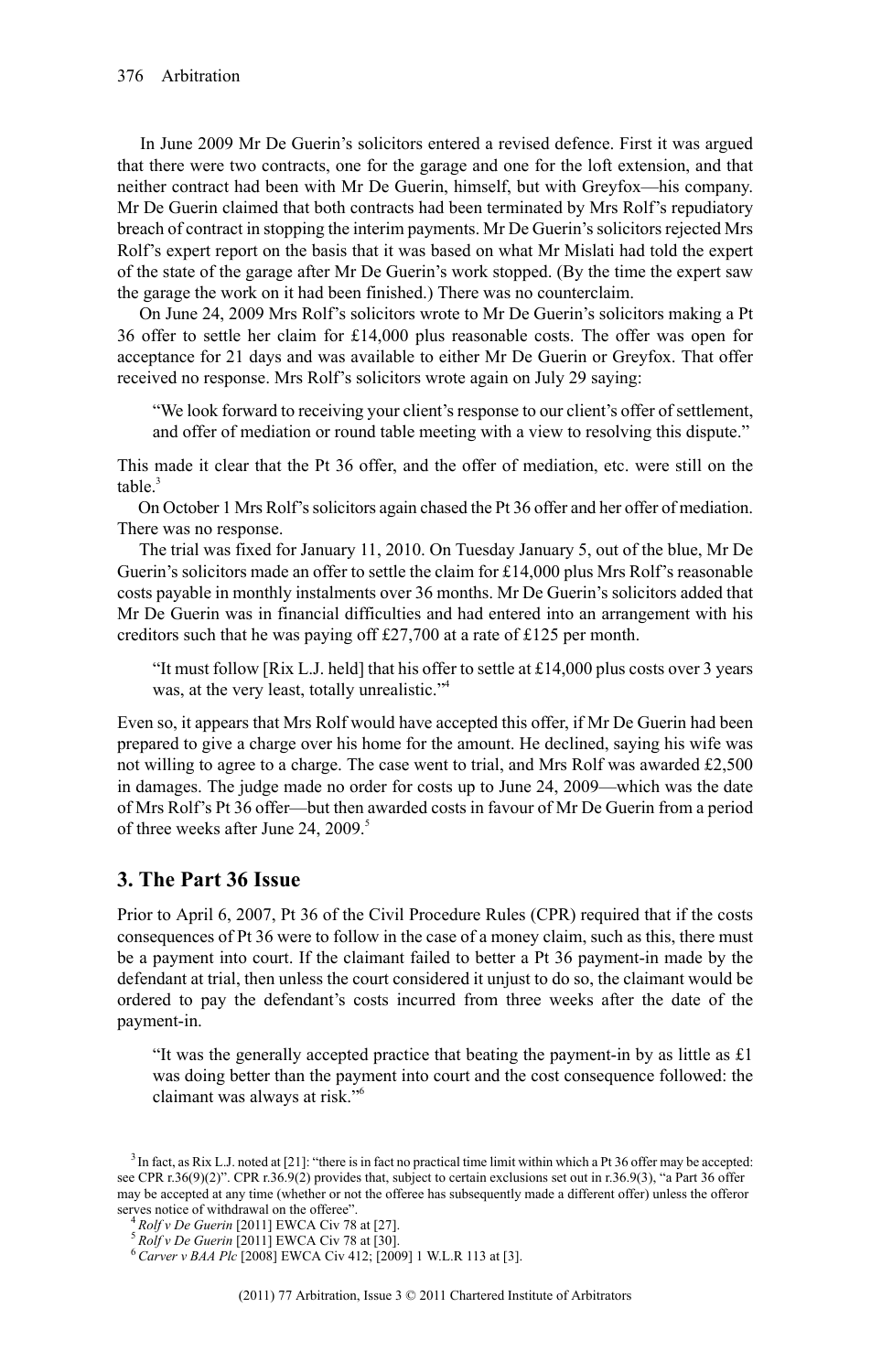From April 6, 2007 the current Pt 36 regime came into operation.<sup>7</sup> Under the new regime "payments-in" to court were abolished. Under the new Pt 36 a claimant can, for the first time, make a settlement offer. <sup>8</sup> Where a claimant fails to obtain a judgment "more advantageous" than a defendant's Pt 36 offer<sup>9</sup> the defendant is entitled to costs and interest from three weeks after the date of the offer.<sup>10</sup> Where judgment against the defendant is at least as advantageous to the claimant as the claimant's Pt 36 offer, the defendant will be ordered to pay: (a) interest on any sum of money awarded (other than interest) at a rate of up to 10 per cent above base rate; (b) costs on an indemnity basis from a date generally three weeks after the date of the offer; and (c) interest on those costs at a rate of up to 10 per cent above base rate.<sup>11</sup> It was on the provisions of the current Pt 36 rules that the costs decision at first instance floundered in *Rolf v De Guerin*. 12

The judge at first instance appears to have treated the costs consequences of Mrs Rolf's Pt 36 offer as those which would apply if the offer had been made by the defendant. That is, since she had failed to beat the offer the defendant should be entitled to costs.

The Court of Appeal had no hesitation in overturning the judge's decision on costs. Rix L.J. noted the "advantages to a party in pitching his offer realistically, and … [the] potential disadvantages to an offeree in declining the offer"<sup>13</sup> because of the advantages of making an offer to which the costs consequences of Pt 36.14 apply. He went on to note, however:

"[T]here is nothing about the procedure which states that an offeror is to be prejudiced asto costs because he has expressed his willingnessto accept lessthan his open position. That would make the procedure a most dangerous one to use."<sup>14</sup>

Where Pt 36 does not apply (as was the case here) then it is CPR r.44.3(4)(c) which regulates the court's power to award costs. This provides that the court must have regard to "all the circumstances" including "any admissible offer to settle … which is *not* an offer to which costs consequences under Part 36 apply" (emphasis added). This, Rix L.J. considered, "would make no sense if the offer to settle were to be held against the offeror".<sup>15</sup>

In looking at what costs should have been awarded Rix L.J. noted that the judge appeared, apart from the Pt 36 offer, to have decided that there should be no award of costs. Mrs Rolf had succeeded on the contract partner issue—i.e. that Mr De Guerin, rather than Greyfox, was her contract partner in respect of the building work. She had also been the winner in

<sup>7</sup> There has been further revision to Pt 36 by the Civil Procedure (Amendment) Rules 2010 (SI 2010/621) which amended Pt 36 following the introduction of the Pre-Action Protocol for Low Value Personal Injury Claims in Road Traffic Accidents. But the amendments are not relevant for these purposes.

 $8$  See CPR r.36.3(1).

 $^{9}$  CPR r.36.14(1)(a).

<sup>10</sup>CPR r.36.14(2). The question of whether an offer is more "more advantageous" to the claimant than a defendant's Pt 36 offer is different from the yardstick used, in money claims, under the old Pt 36—of simply bettering the amount offered. In *Carver v BAA Plc* [2008] EWCA Civ 412, for example, the claimant was held not to have obtained a judgment which was "more advantageous" to her than the defendant's Pt 36 offer. In that case the claimant had bested the defendant's offer by £51—it was held that, having regard to the stress of continuing to fight the claim; the stress of the trial itself; and the irrecoverable costs incurred, the judge was entitled to find that the claimant had not obtained a judgment which was more advantageous to her than the defendant's Pt 36 offer made a year earlier. But see also *Gibbon v Manchester City Council* [2010] EWCA Civ 726; [2010] 1 W.L.R. 2081, where Moore-Bick L.J. noted the concerns expressed by many about the decision in *Carver* (including Jackson L.J. in his *Review of Civil Litigation Costs, Final Report* (TSO, 2009)), on the grounds that it introduces an unwelcome degree of uncertainty into the operation of Pt 36. Moore-Bick L.J. said, at [40]: "In my view there is much force in that criticism". Having noted that *Carver* is binding on the courts he went on to say, "but it should be recognised that what may be more important than the factors to be taken into account is the weight that is to be attached to them, and that remains a matter for the judge in each case. Moreover, when deciding how much weight to attach to any particular factor I think it important to see things from the litigant's perspective rather than to be too ready to impose the court's own view of what is and is not to his advantage" (at [40]).

 $<sup>11</sup>$  CPR r.36.14(3). It should be noted that there are provisions for a court not to make such an award under this</sup> rule or r.36.14(2) (see discussion at fn.10 above) where it would be unjust to do so—see r.36.14(4); or where r.36.14 is disapplied—see r.36.14(6).

<sup>12</sup> *Rolf v De Guerin* [2011] EWCA Civ 78.

<sup>13</sup> *Rolf v De Guerin* [2011] EWCA Civ 78 at [34].

<sup>14</sup> *Rolf v De Guerin* [2011] EWCA Civ 78 at [34].

<sup>15</sup> *Rolf v De Guerin* [2011] EWCA Civ 78 at [35].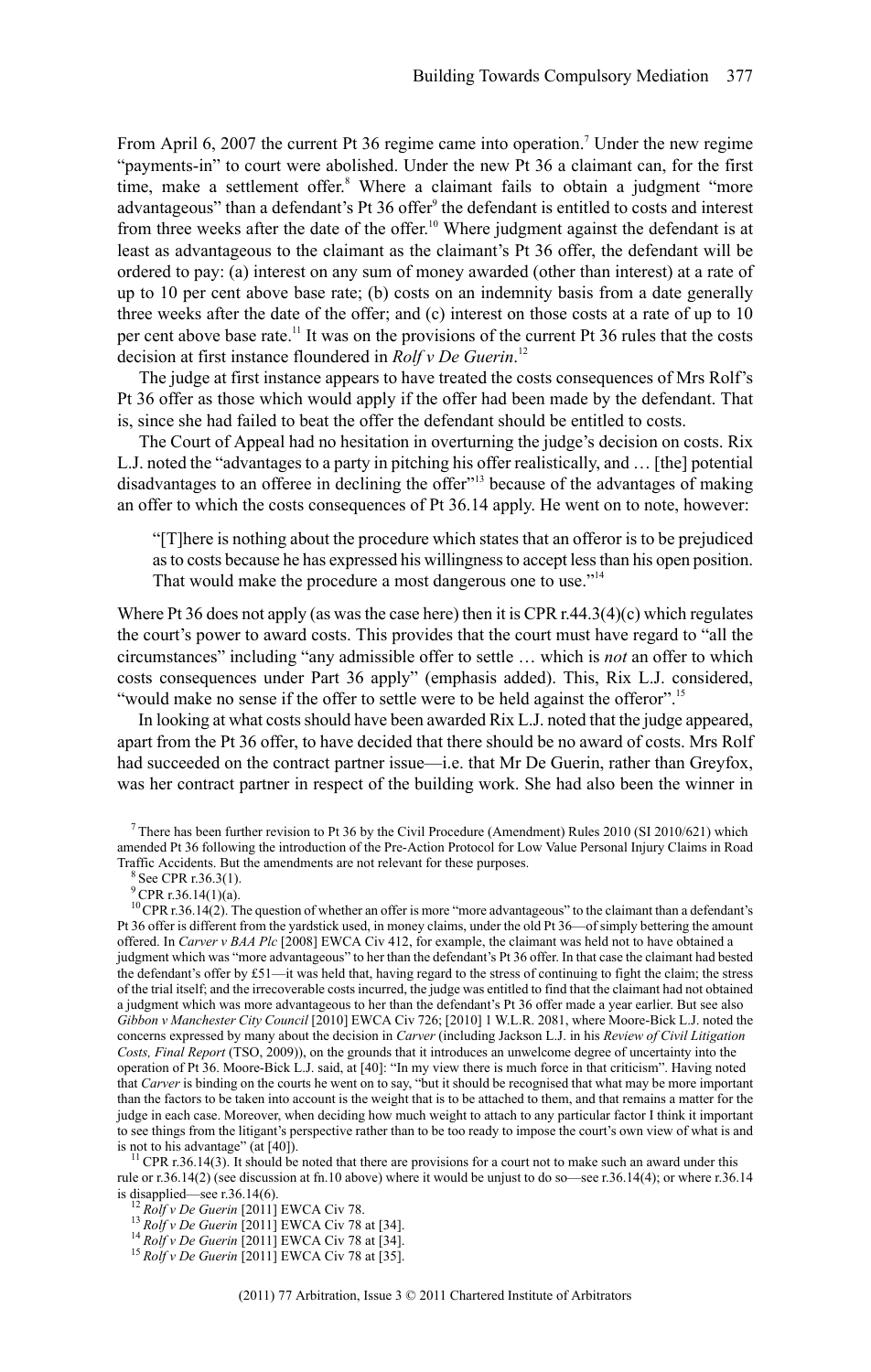the sense of being awarded £2,500. By contrast, however, she had lost on the repudiation point, and the size of the award was fairly small having regard to her claim, which had varied between £44,000 and £92,000. On an issue-based approach Mrs Rolf came out rather lower than Mr De Guerin—the "contract partner" issue only having taken half a day of the four-day trial.

### **4. Unwillingness to Mediate**

One of the factors which weighed heavily with the Court of Appeal was Mrs Rolf's willingness to negotiate and to mediate contrasted with Mr De Guerin's consistent refusal to meet or negotiate—at least until his unrealistic eleventh-hour offer was made.

"It was completely clear to Mr De Guerin from the first that Mrs Rolf wanted to avoid litigation if she could, and was willing to settle for a figure which was far lower than her claim ... £14,000 ... represented some 70% of her out of pocket expense for completing the garage. Moreover, even that figure was plainly negotiable, as was to be inferred from her anxiousness to mediate or to meet for discussions, as well as her desire to avoid the expense of litigation."<sup>16</sup>

Asthe Court of Appeal observed, Mr De Guerin's precariousfinancial position was probably one of his best defences in terms of encouraging a settlement—if only he had been willing to mediate.

When asked by the Court of Appeal why he had been unwilling to mediate:

"Mr De Guerin said that, if he had mediated, he would have had to accept 'his guilt'; he would have been unable to persuade a mediator what Mr Mislati was like, the judge had to see that for himself at trial when Mr Mislati gave evidence; and in any event, 'I wanted my day in court, and I was proved correct'."<sup>17</sup>

As to the former reason the Court of Appeal was unimpressed. Although Mr De Guerin did not plead that Mr Mislati's actions made the contract unworkable, the judge found that they did amount to repudiation of the contract. Nor did Mr De Guerin, in either of his witness statements, refer to Mr Mislati's actions. In the circumstances the Court of Appeal considered that:

"… this could hardly have been hisreasoning at the time, as distinct from a subsequent rationalisation, otherwise he would have pleaded and given written evidence about Mr Mislati".<sup>18</sup>

Rix L.J. went on to say:

"As for wanting his day in court, that of course is a reason why the courts have been unwilling to compel parties to mediate rather than litigate: but it does not seem to me to be an adequate response to a proper judicial concern that parties should respond reasonably to offers to mediate or settle and that their conduct in this respect can be taken into account in awarding costs."<sup>19</sup>

One of the circumstances to which the court must have regard in awarding costs is the conduct of the parties. Rix L.J. pointed out that there is authority that such conduct can include the reasonableness or otherwise of a party's response to a request for mediation.<sup>20</sup>

<sup>16</sup> *Rolf v De Guerin* [2011] EWCA Civ 78 at [41].

<sup>17</sup> *Rolf v De Guerin* [2011] EWCA Civ 78 at [41].

<sup>18</sup> *Rolf v De Guerin* [2011] EWCA Civ 78 at [41].

<sup>19</sup> *Rolf v De Guerin* [2011] EWCA Civ 78 at [41].

<sup>20</sup> See, for example, *Dunnett v Railtrack Plc* [2002] EWCA Civ 303; [2002] 1 W.L.R. 2434; and *Halsey v Milton Keynes General NHS Trust* [2004] EWCA Civ 576; [2004] 1 W.L.R. 3002.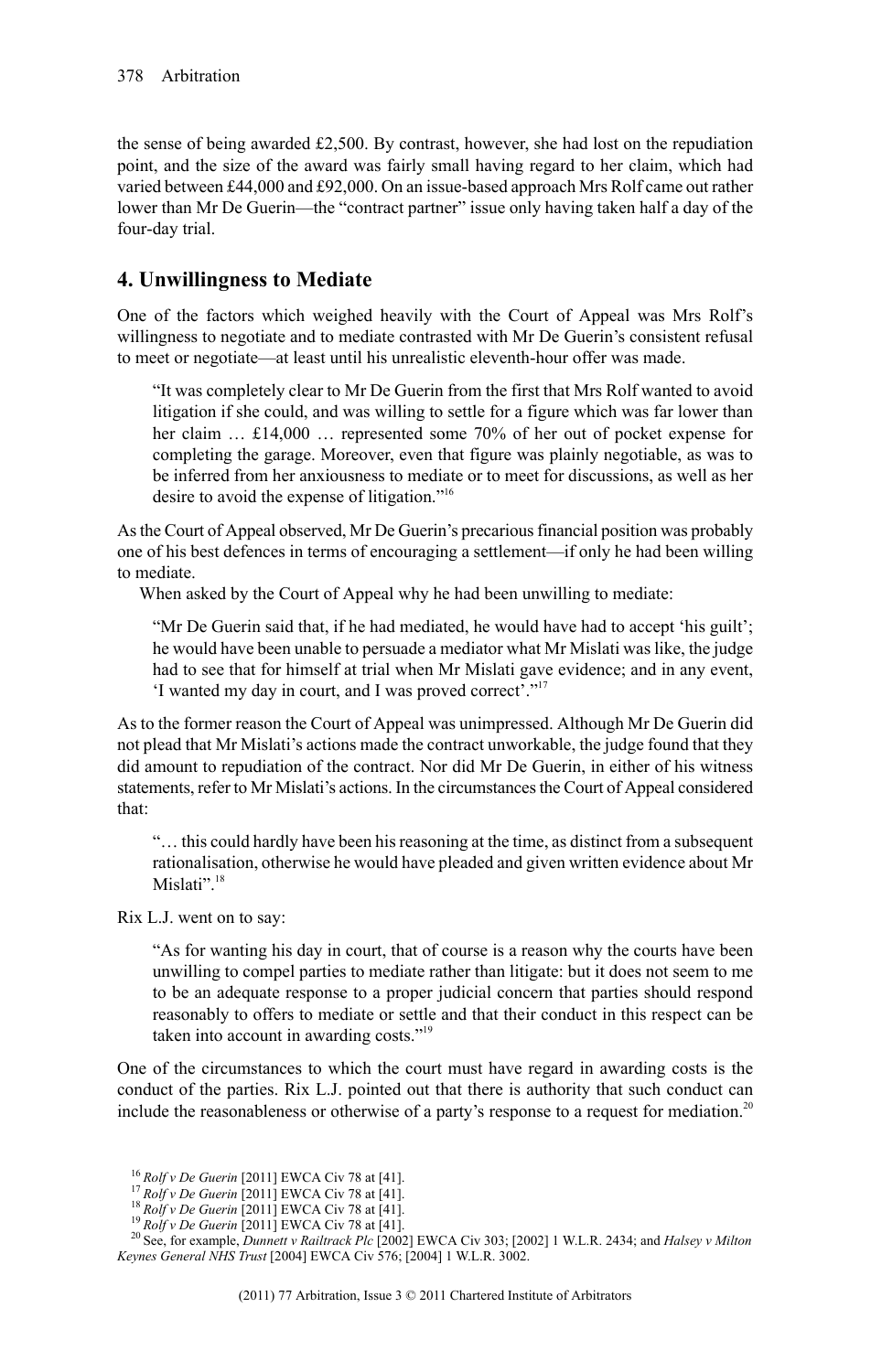In *Dunnett*<sup>21</sup> Shiemann L.J., in granting permission to appeal, had "suggested" that mediation should be tried. The defendants, who had made an offer of £2,500 which they considered their limit to settle the case, were not prepared even to consider mediation. This was on the basis "that this would necessarily involve the payment of money, which [the defendants] were not willing to contemplate, over and above what they had already offered". Brooke L.J., who gave judgment, said of this justification:

"This appears to be a misunderstanding of the purpose of alternative dispute resolution. Skilled mediators are now able to achieve results satisfactory to both parties in many cases which are quite beyond the power of lawyers and courts to achieve. This court has knowledge of cases where intense feelings have arisen, for instance in relation to clinical negligence claims. But when the parties are brought together on neutral soil with a skilled mediator to help them resolve their differences, it may very well be that the mediator is able to achieve a result by which the parties shake hands at the end and feel that they have gone away having settled the dispute on terms with which they are happy to live. A mediator may be able to provide solutions which are beyond the powers of the court to provide."<sup>22</sup>

As a result of the defendant's unwillingness to enter into mediation in *Dunnett* the Court of Appeal made no order for costs despite the fact that the appeal was dismissed. In certain cases, of course, as considered in *Halsey v Milton Keynes General NHS Trust*, <sup>23</sup> a party may act reasonably in refusing to mediate,<sup>24</sup> but as was noted in *Dunnett* and again in *Rolf*, "the parties themselves have a duty to further the overriding objective",<sup>25</sup> and this includes a requirement to consider mediation and ADR.

#### **5. Building Disputes**

*Burchell v Bullard* <sup>26</sup> was another case concerning a dispute between a homeowner and a builder. The builder, who was claiming £18,000 from the homeowner, offered mediation before he commenced his action. The homeowner refused the offer, but managed to dodge the costs bullet because the decision in *Dunnett* post-dated the offer to mediate. In *Burchell* the builder claimed £18,000; the homeowner counterclaimed £100,000. At the end of the trial the builder's claim was successful and the homeowner's counterclaim was successful to the tune of some £14,000. Allowing for VAT and interest the homeowner ended up paying the builder about  $£5,000$ . The recorder allowed the claimant the costs of the claim and the defendant the costs of the counterclaim—which far exceeded those of the claim. A roofer who had been brought in as a Pt 20 defendant by the builder and who had had an award against him of £79 (but who had been properly joined as a defendant), had no award of costs made against him.

Ward L.J. set out the financial costs/damages results of the trial:

"As we had expected, an horrific picture emerges. In this comparatively small case where ultimately only about  $£5,000$  will pass from defendants to claimant, the claimant will have spent about £65,000 up to the end of the trial and he will also have to pay the subcontractor's costs of £27,500. We were told that the claimant might recover perhaps only 25% of his trial costs, say £16,000, because most of the contest centred on the counterclaim. The defendants' costs of trial are estimated at about £70,000 and

<sup>21</sup> *Dunnett v Railtrack Plc* [2002] EWCA Civ 303.

<sup>22</sup> *Dunnett v Railtrack Plc* [2002] EWCA Civ 303 at [14].

<sup>23</sup> *Halsey v Milton Keynes General NHS Trust* [2004] EWCA Civ 576.

<sup>&</sup>lt;sup>24</sup> See E. Suter, "Discussion required? Part 1" (2008) 158 N.L.J. 1525 and "Discussion required? Part 2" (2008) 158 N.L.J. 1562—where each of the circumstances set out in *Halsey* as justifying a refusal to enter into mediation is considered.

<sup>25</sup> *Dunnett v Railtrack Plc* [2002] EWCA Civ 303 at [13].

<sup>26</sup> *Burchell v Bullard* [2005] EWCA Civ 358; [2005] B.L.R. 330.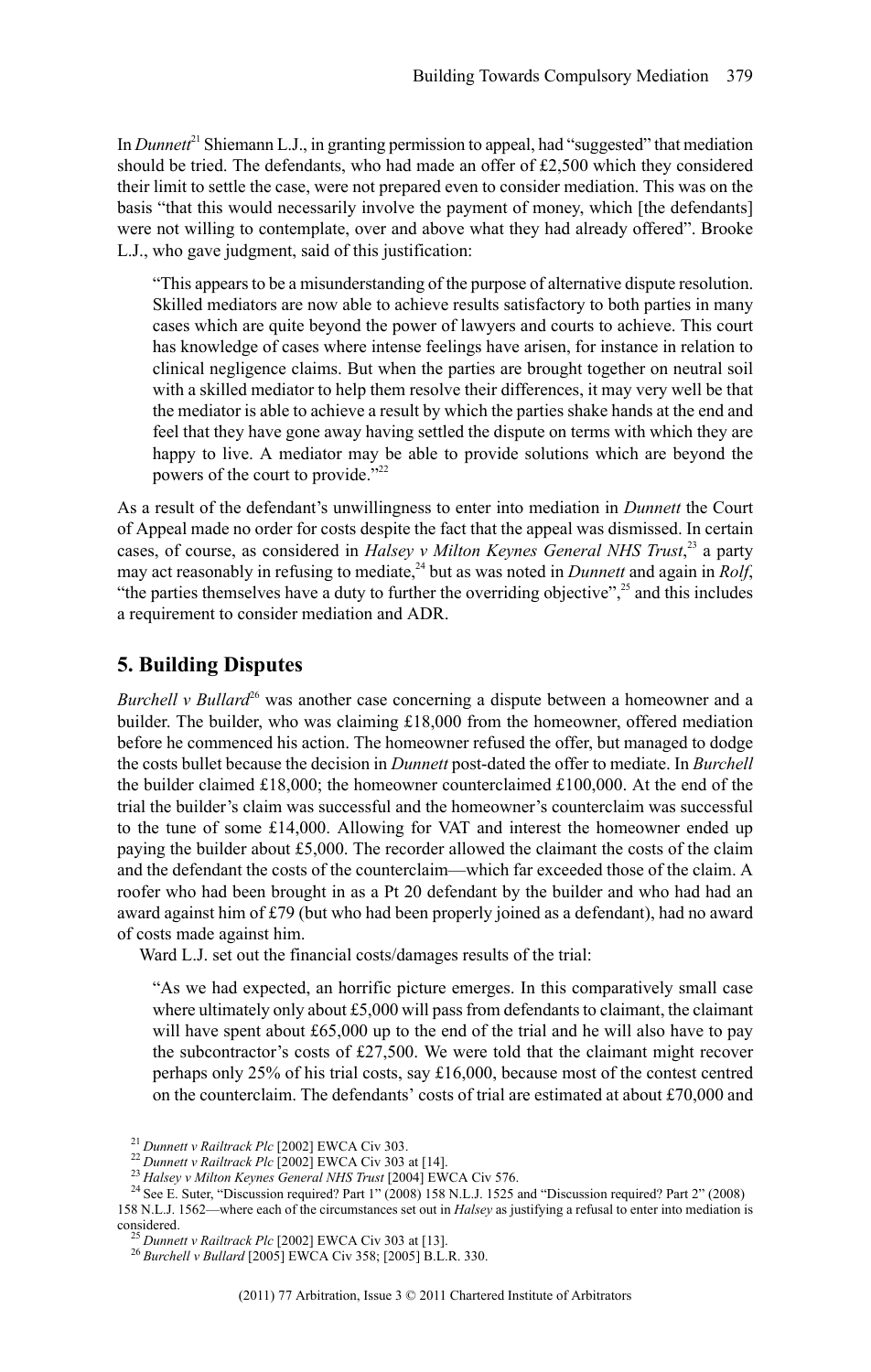it was estimated the claimant would have to pay about 85%, i.e. £59,500. Recovery of £5,000 will have cost him about £136,000. On the other hand the defendants who lost in the sense that they have to pay the claimant £5,000 are only a further £26,500 out of pocket in respect of costs. Then there are the costs of the appeal—£13,500 for the appellant and over £9,000 for the respondents. A judgment of £5,000 will have been procured at a cost to the parties of about £185,000. Is that not horrific?"<sup>27</sup>

Ward L.J. went on "to add to the horror". After permission to appeal had been given because of arguable injustice in the award of costs, the appellant builder's solicitors wrote on August 11, enquiring whether the respondents "would submit the question of costs to mediation pursuant to the Court of Appeal Scheme". The response was that whilst the respondents were prepared to listen to:

"…any sensible proposal your client might make we do not see that involvement of the Court of Appeal mediation scheme would be necessary or appropriate".

Ward L.J. noted that whilst this response would not impact on the costs in the court below it might well impact on the costs of the appeal.

One of the factors which the Court of Appeal considered in *Burchell* was whether the defendant homeowners had acted unreasonably in refusing the builder's initial offer of mediation. This had been made in May 2001, "long before the action started and long before the crippling costs had been incurred".<sup>28</sup> Ward L.J. considered some of the issues considered in *Halsey v Milton Keynes General NHS Trust*<sup>29</sup> to determine whether or not a refusal to mediate was unreasonable. He noted that among the relevant matters to take into account here were (a) the nature of the dispute; (b) the merits of the case; (c) whether the costs of the ADR would be disproportionately high; and (d) whether the ADR had a reasonable prospect of success. Ward L.J.'s starting point was that:

"Dealing with [the factors set out above] in turn, it seems to me, first, that a small building dispute is *par excellence* the kind of dispute which, as the recorder found, lends itself to ADR."30

He went on to find that the merits of the case favoured mediation. The defendants would have been unreasonable to believe that this case wasso watertight that they need not engage in attempts to settle. Thirdly, the costs of ADR would have been a drop in the ocean compared with the fortune that had already been spent on this litigation. Finally, the way in which the claimant modestly presented his claim and readily admitted many of the defects satisfied the Court of Appeal that mediation would have had a reasonable prospect of success. "The stated reason for refusing mediation that the matter was too complex for mediation is plain nonsense."<sup>31</sup>

The defendants dodged the bullet of a costs sanction for refusing mediation in *Burchell* from the outset only because the offer of mediation had pre-dated *Dunnett*, but, Ward L.J. warned that:

"The parties cannot ignore a proper request to mediate simply because it was made before the claim was issued. With court fees escalating it may be folly to do so. I draw attention, moreover, to paragraph 5.4 of the pre-action protocol for Construction and Engineering Disputes ... which expressly requires the parties to consider at a pre-action meeting whether some form of alternative dispute resolution procedure would be more

<sup>27</sup> *Burchell v Bullard* [2005] EWCA Civ 358 at [23].

<sup>28</sup> *Burchell v Bullard* [2005] EWCA Civ 358 at [40].

<sup>29</sup> *Halsey v Milton Keynes General NHS Trust* [2004] EWCA Civ 576.

<sup>30</sup> *Burchell v Bullard* [2005] EWCA Civ 358 at [41].

<sup>31</sup> *Burchell v Bullard* [2005] EWCA Civ 358 at [41].